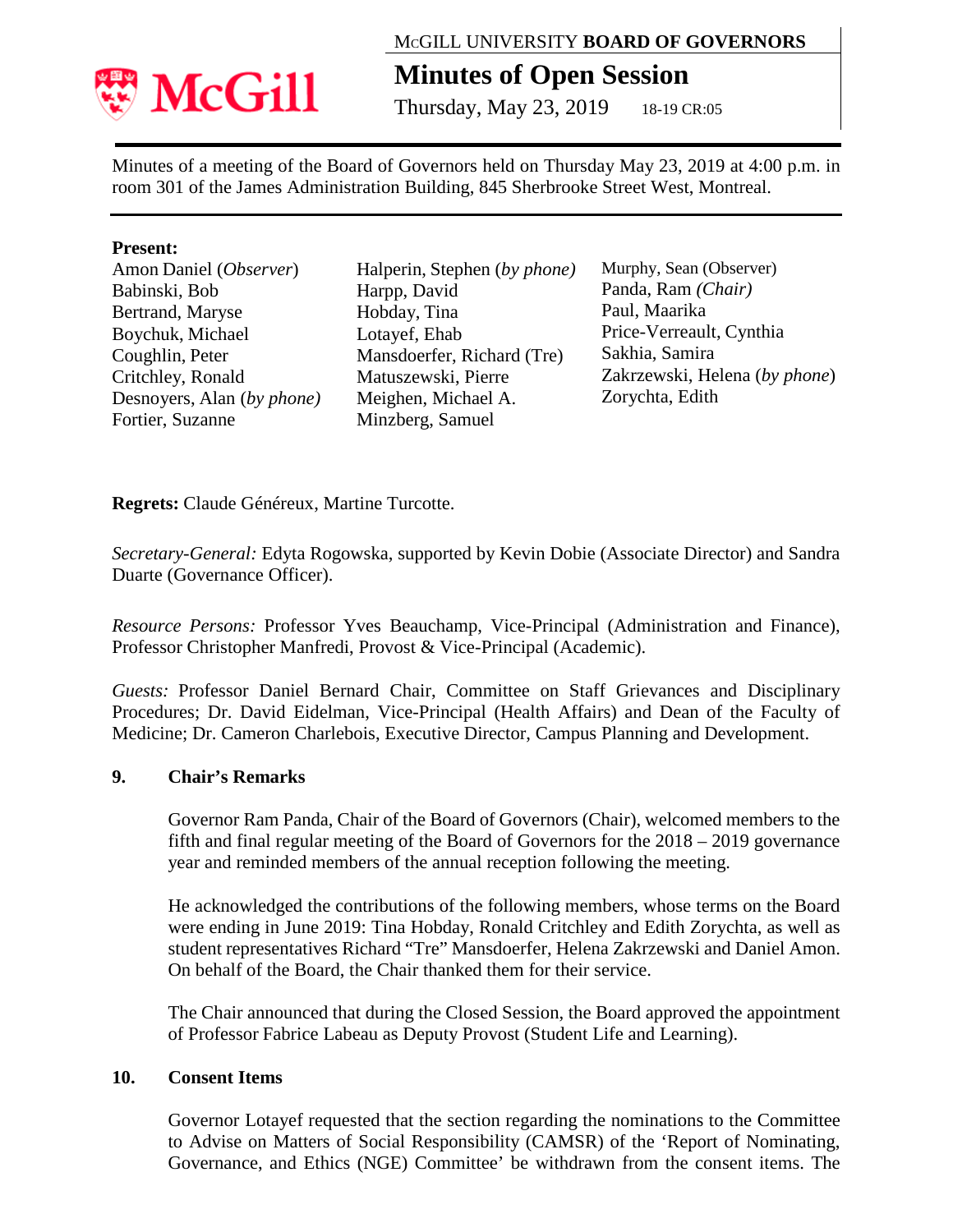Chair stated that this part of the Report would be addressed at the time of the Board's consideration of the other Board Committee reports (agenda item 13.4). He sought the Board's assent to treat the remaining items of the Report as part of the consent block. There being no objections, the Board approved the rest of the Report items as consent items.

*On a motion duly proposed and seconded, the Board of Governors approved the following as consent items:*

- *Minutes (Open Session) of April 25, 2019* - *Report from Senate [GD18-57]*
- *Report of the Nominating, Governance and Ethics Committee\* [GD18-58] (\*excluding the nominations to the Committee to Advise on Matters of Social Responsibility)*

*The following items were received by the Board, as consent items, for information:*

| Report of the Information Technology Committee | $[GD18-59]$ |
|------------------------------------------------|-------------|
| Report of the Executive Committee              | $[GD18-60]$ |

Following the approval of the Report of the Nominating, Governance and Ethics Committee (NGE), Governor Zakrzewski thanked the NGE Committee and the Secretariat for the opportunity to submit the PGSS Report on Students on University Boards and their Standing Committees, noting that the PGSS looked forward to continuing discussions next year.

### **11. Business Arising from Open Session Minutes**

There was none.

### **12. Principal's Remarks (Continued)**

Professor Suzanne Fortier, Principal and Vice-Chancellor, opened her remarks with a report on government relations. She indicated that hearings on Bill 21 wrapped up at the National Assembly, noting that the university sector did not participate as the Bill did not directly affect the university operations. She stated that the Bill did not expect to have a direct impact on universities. She indicated that the University would continue to monitor the progress of the Bill closely.

The Principal reported that McGill was also monitoring possible changes to Quebec immigration law that would result from the eventual passage of Bill 9. She stated that these regulations could have an impact on the University's ability to hire international staff. She reported that the University had written to government asking to be consulted on the development of these regulations.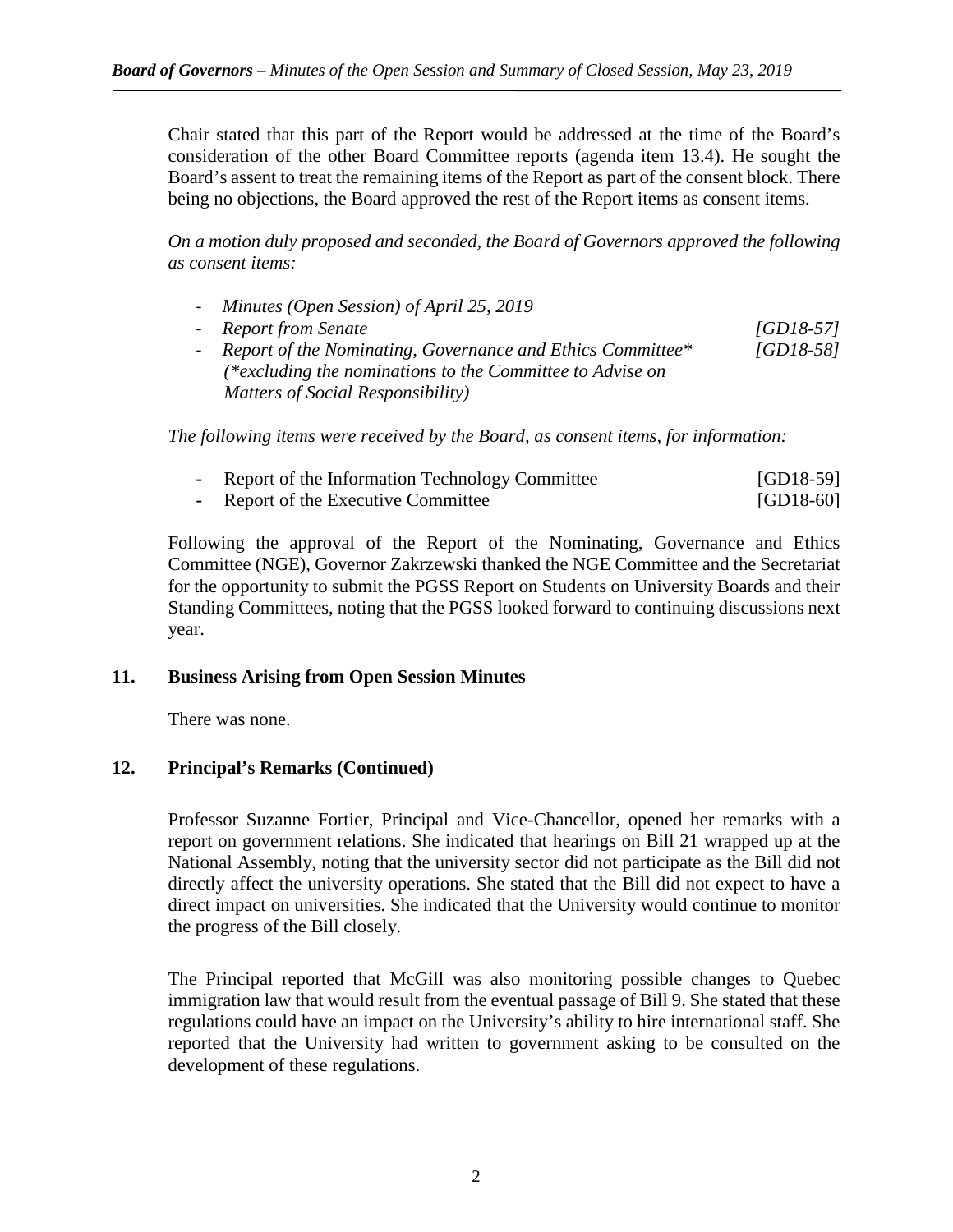In regard to community relations, the Principal informed members that on May 7, 2019 McGill's School of Continuing Studies celebrated its 50th anniversary at Montreal's Mount-Royal Club. She also indicated that McGill alumni, staff and students were recognized for their exceptional service, volunteer leadership and philanthropic activities at the McGill Alumni Association (MAA) Honours and Awards Banquet that took place on May 8, 2019. Lastly, she informed members that for a seventh consecutive year, the McGill Equity and Community Building Awards recognized McGill students, faculty, staff and teams, who focus their energy on pursuits that enrich McGill's commitment to being an equitable and inclusive campus.

The Principal reminded members that Spring Convocation ceremonies were taking place from May  $28<sup>th</sup>$  to June  $4<sup>th</sup>$  under the tent on the lower field of McGill University's Downtown Campus and on June 5<sup>th</sup> at Macdonald Campus. She encouraged all Board members to participate.

The Principal concluded her remarks with examples of external recognition of members of the community, including: Professor Joëlle Pineau (School of Computer Science) who was among the six recipients of the Governor General's Innovation Awards; Professor Céline Le Bourdais, James McGill Professor of Sociology, who was one of 25 honourees at a gala hosted by CIRANO (the Center for Interuniversity Research and Analysis of Organizations) where she was recognized as a world-renowned demographer; Professor Matt Dobbs (McGill Space Institute) who was awarded the Killam Fellowship in Natural Sciences; and Political Science Professor Krzysztof Pelc who won the 2019 CBC Short Story Prize for his story "Green Velvet". The Principal announced that Professor Jocelyne Feine (Faculty of Dentistry) would receive a doctorate honoris causa, the highest distinction of the Université Laval, for her contributions in the field of oral health. She also highlighted Dr. Rémi Quirion, Quebec's Chief Scientist and Professor in the Department of Psychiatry, who was inducted into the Canadian Medical Hall of Fame (CMHF) during a special ceremony hosted by the CMHF and the McGill University Faculty of Medicine. She reported that sixteen McGill graduate students had won Vanier Canada Graduate Scholarships and that two postdoctoral students had received the Banting Postdoctoral Fellowships. The Principal also spoke about the student-led initiative, Clean It Up, which launched a pilot project to clean up the streets and alleyways of Milton Park at the end of the exam period, noting that given the success of the project, it was expected that the project would be established on a continuing basis. Lastly, she indicated that McGill University's Council on Palliative Care would sponsor Imagine Week (from October 14 to 20, 2019 in Montreal), which aimed to help individuals and communities find ways to talk about life, death, and end-of-life issues.

#### **13. Board Committee Reports**

# **13.1 Report of the Audit Committee (Part II)** [GD18-61]

Governor Maarika Paul, Chair of the Audit Committee, presented Part II of the Report of the Audit Committee, arising from the Committee's meeting of May 14, 2019.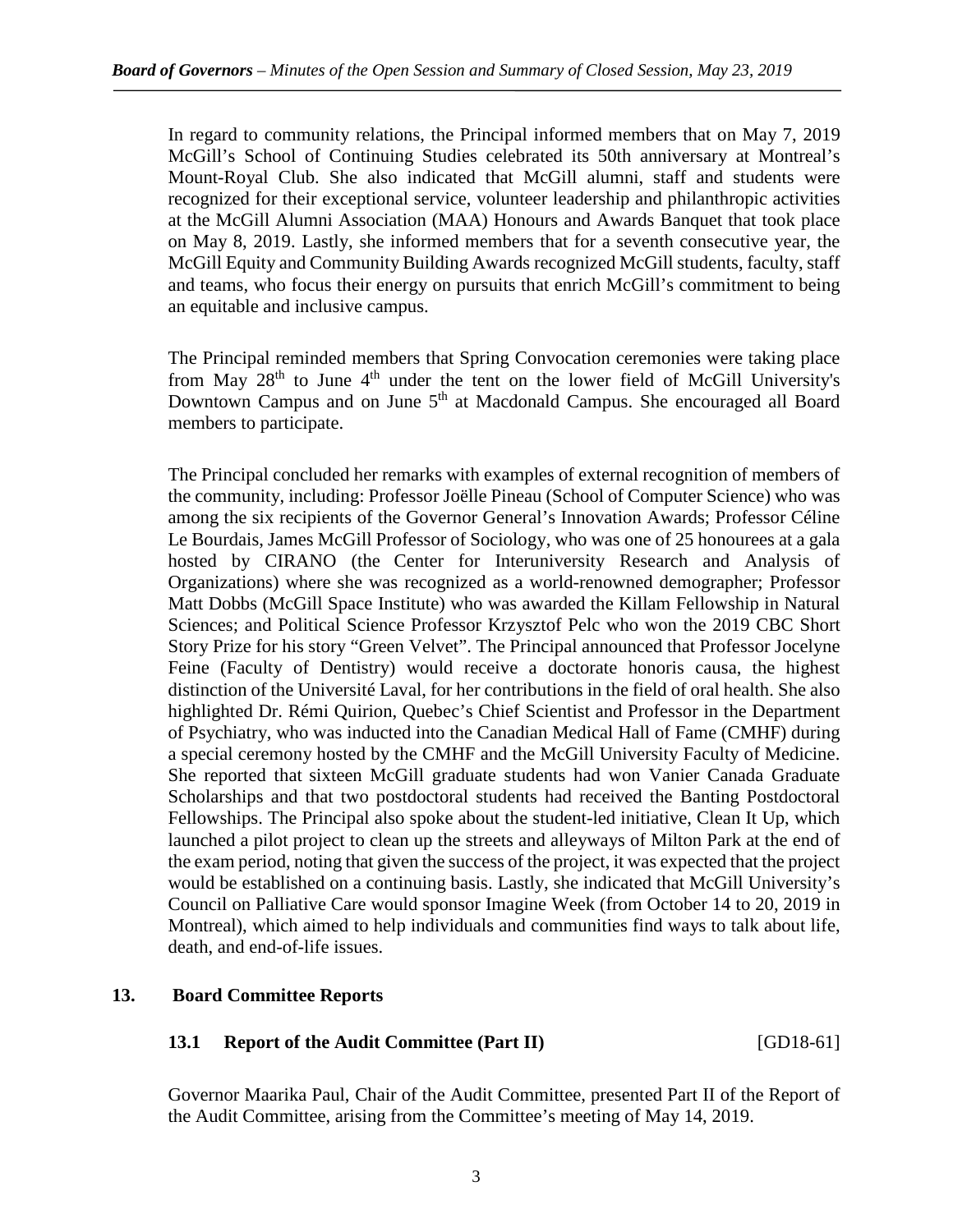Ms. Paul reported that the Committee reviewed the recommendations arising from the Internal Audit's Enterprise Risk Management (ERM) assessment. She explained that the ERM initiative provided a framework and processes for the identification, assessment, mitigation and monitoring of major risks to the University. She specified that McGill's ERM program was mandated by the Audit Committee in 2009, and refreshed in 2014. She noted that the initiative fell within the portfolio of the Vice-Principal (Administration and Finance) and that up to this point, it was managed by the Risk Management and Insurance unit, under the purview of the Vice-Principal.

Ms. Paul then explained that in 2018, the Vice-Principal (Administration and Finance) requested that Internal Audit assess the program and recommend improvements to further advance the program's maturity and effectiveness. She reported that pursuant to this assessment, the Audit Committee had approved a request that the Internal Audit Unit be granted the role and responsibility of facilitating the implementation of the ERM initiative. She indicated that the resulting reorganization of Internal Audit would involve the addition of a full-time manager to the unit in order to ensure that the revised program was successfully operationalized. She stated that the Audit Committee would continue to play an active role in this file.

In response to a question from Governor Bertrand regarding Internal Audit's new role with respect to the ERM program, Ms. Paul explained that Internal Audit would only be responsible for facilitating the process as it was essential for that unit to maintain independence.

# **13.2 Building and Property Committee** [GD18-62]

Governor Peter Coughlin presented the Report of the Building and Property Committee, arising from the Committee's meeting of May 16, 2019.

# **13.2.1 McGill University Master Plan**

Governor Coughlin informed members that the Committee considered the McGill University Master Plan, which established a principled framework to guide the physical development of McGill's campuses in the short, medium and long term, to support the University's mission and strategic priorities. He explained that the plan presented a vision and direction that would guide the future development of McGill University's campuses and that it included three main elements: deferred maintenance, new construction and greening of the campus.

Governor Coughlin emphasized that each capital project would be evaluated individually in accordance with existing University policy. Funding for each individual project would be secured at the time of consideration. He mentioned that as part of the plan some properties would be sold and other real estate would be redeveloped. He noted that similar to the Finance Committee, the Building and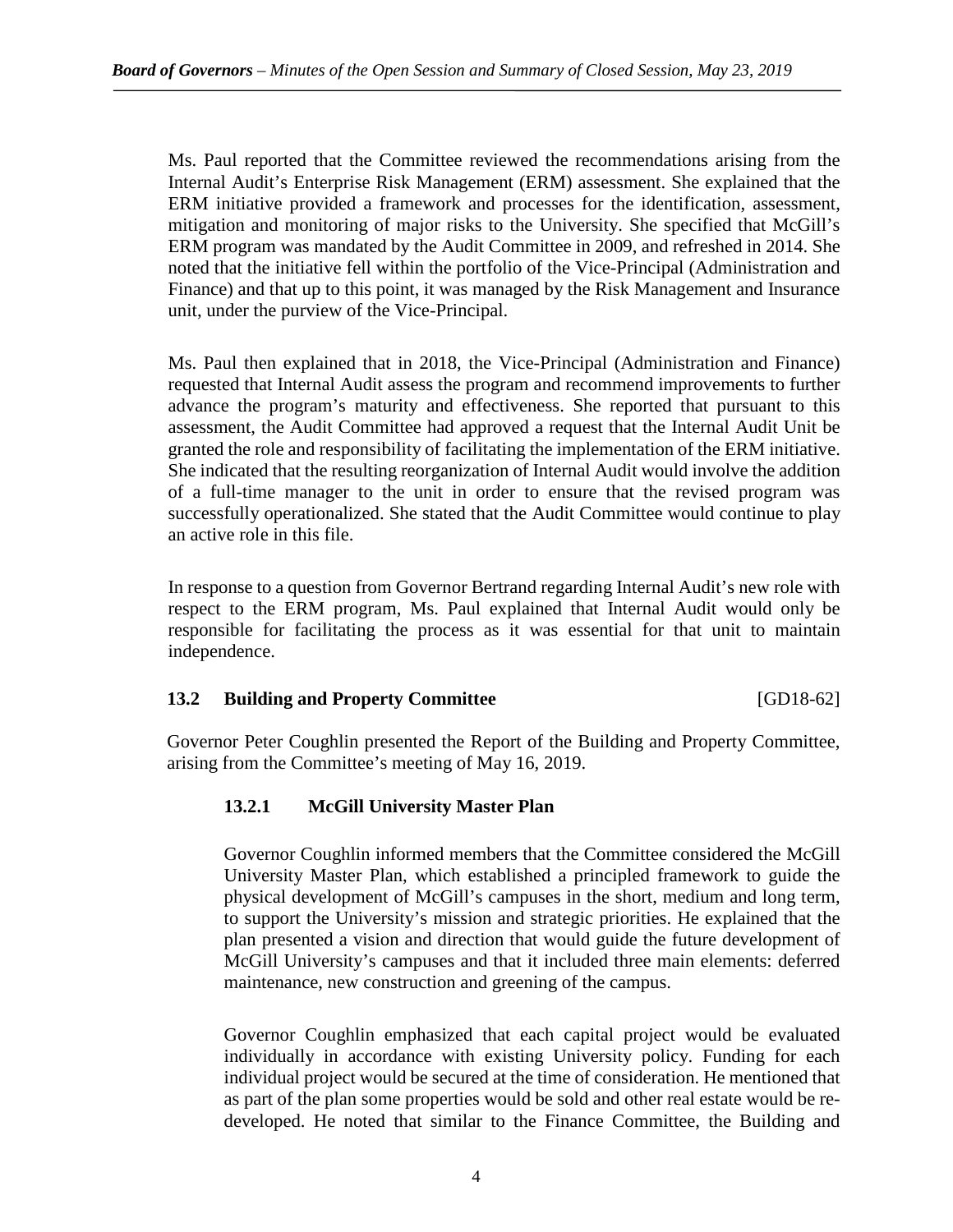Property Committee would receive a report on the Master Plan implementation on a semi-annual basis.

In response to a question from Governor Zorychta regarding the possible sale of some properties, Vice-Principal Beauchamp stated that no decision had been taken on that front, and that any sale of properties would be assessed in the context of the Master Plan and would be subject to Board approval. Governor Coughlin emphasized that in order to implement the Master Plan, equity would need to be raised and the sale of properties would be an option available to the University.

In response to a question from Governor Hobday about the absence of a mention of alumni and other non-traditional students in the Plan, Mr. Cameron Charlebois, Executive Director, Campus Planning and Development, stated that the Master Plan was only a framework; its objective was more general in scope.

*On a motion duly proposed and seconded, the Board of Governors, on the recommendation of the Building and Property Committee, approved the McGill University Master Plan as presented in Appendix A, with the understanding that:*

- *the Finance Committee has reviewed and endorsed the first phase of the financial plan (five years) in support of the McGill University Master Plan;*
- *each project in the McGill University Master Plan is subject to approval in accordance with University policy;*
- *the Building and Property Committee will receive and review, on a semi annual basis, a report on the status of the implementation of the McGill University Master Plan.*

# **13.2.2 Repairs to Education Building: envelope/terrace/garage Lot 2 of 3 (Project 11-299)**

Governor Coughlin presented the request to proceed with the repairs to the Education Building, specifying that at this time, approval was requested to proceed with Lot 2 of 3 of the project. He stated that based on tender results the funding requested for Lot 2 was \$7,678,493, which would bring the project's approved funding to \$9,914,718 and the estimated total project budget to \$11,178,339. He noted that the project was funded mainly through the Deferred Maintenance budget and partly by proceeds of the Bond. He also mentioned that the lowest bid received was 30% over the estimated cost of the work related to Lot 2, which was a reflection of the overheated construction market in Montreal.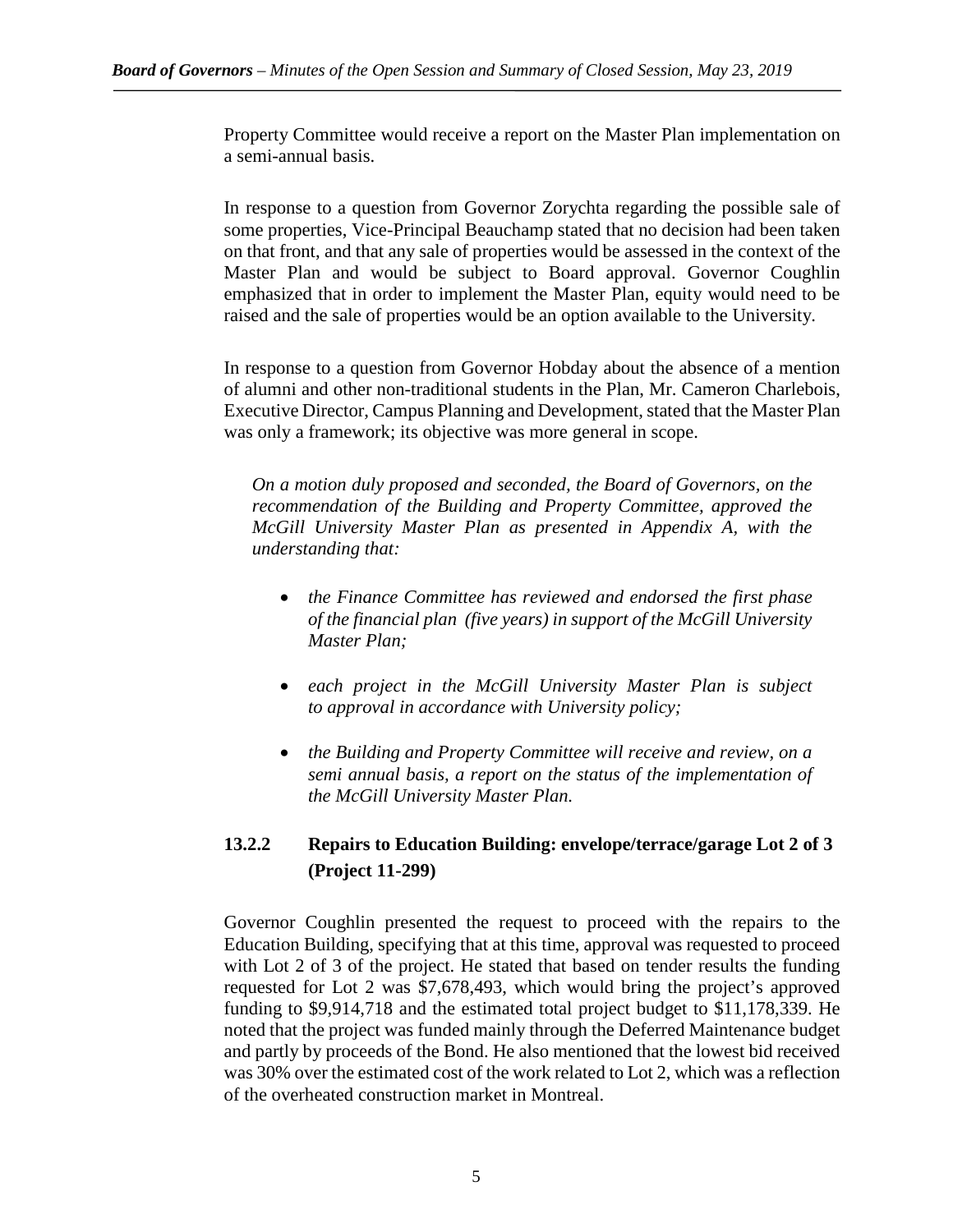In response to a question from Governor Minzberg regarding the reason for the work on a relatively recent building, Mr. Coughlin explained that the work was required due to the normal ageing process of the building, combined with important mechanical upgrades and a desire to make it more energy efficient.

In response to comments regarding the increasing construction costs, Mr. Coughlin and Vice-Principal Beauchamp agreed that the market was very competitive and that it was possible that the University might not be able to do all of its planned projects. Provost Manfredi noted that increased government funding for deferred maintenance was helping the University to mitigate some of the high costs.

*On a motion duly proposed and seconded, the Board of Governors, on the recommendation of the Building and Property Committee, approved, in principle, repairs to the Education Building (Project 11-299) with a total estimated project budget of \$11,178,339, subject to approval of each lot when tender results are available, and on the understanding that Lot 1 has been approved in accordance with the Policy on the Approval of Contracts and Designation of Signing Authority;*

*The Board of Governors, on the recommendation of the Building and Property Committee, also approved Lot 2 of 3 of the repairs to the Education Building: envelope/terrace/garage (Project 11-299), at a cost of \$7,678,493 to bring the total amount committed to this project thus far to \$9,914,718.*

*The Board of Governors also authorized the Vice-Principal (Administration and Finance) or the Associate Vice-Principal (Facilities Management and Ancillary Services) to sign contracts pertaining to this project on behalf of The Royal Institution for the Advancement of Learning/McGill University, provided that the total amount of the contracts does not exceed the total budget amount, and that the contracts are reviewed by Legal Services.*

# **13.3 Report of the Committee to Advise on Matters of Social** [GD18-63] **Responsibility (CAMSR**)

Governor Cynthia Price-Verreault, Chair of the Committee to Advise on Matters of Social Responsibility (CAMSR), presented the report arising from the Committee's meeting of May 16, 2019. She noted that Professor Christopher Buddle and Mr. Nicholas Dunn, representatives of Senate, appointed to participate in CAMSR's consultation sessions, attended this meeting.

Governor Price-Verreault reported that CAMSR received reports on socially responsible investment (SRI) initiatives at Canadian and international universities, and not-for-profit organizations and discussed the general trend within the university, and not-for-profit sectors towards establishing SRI policies and practices, including the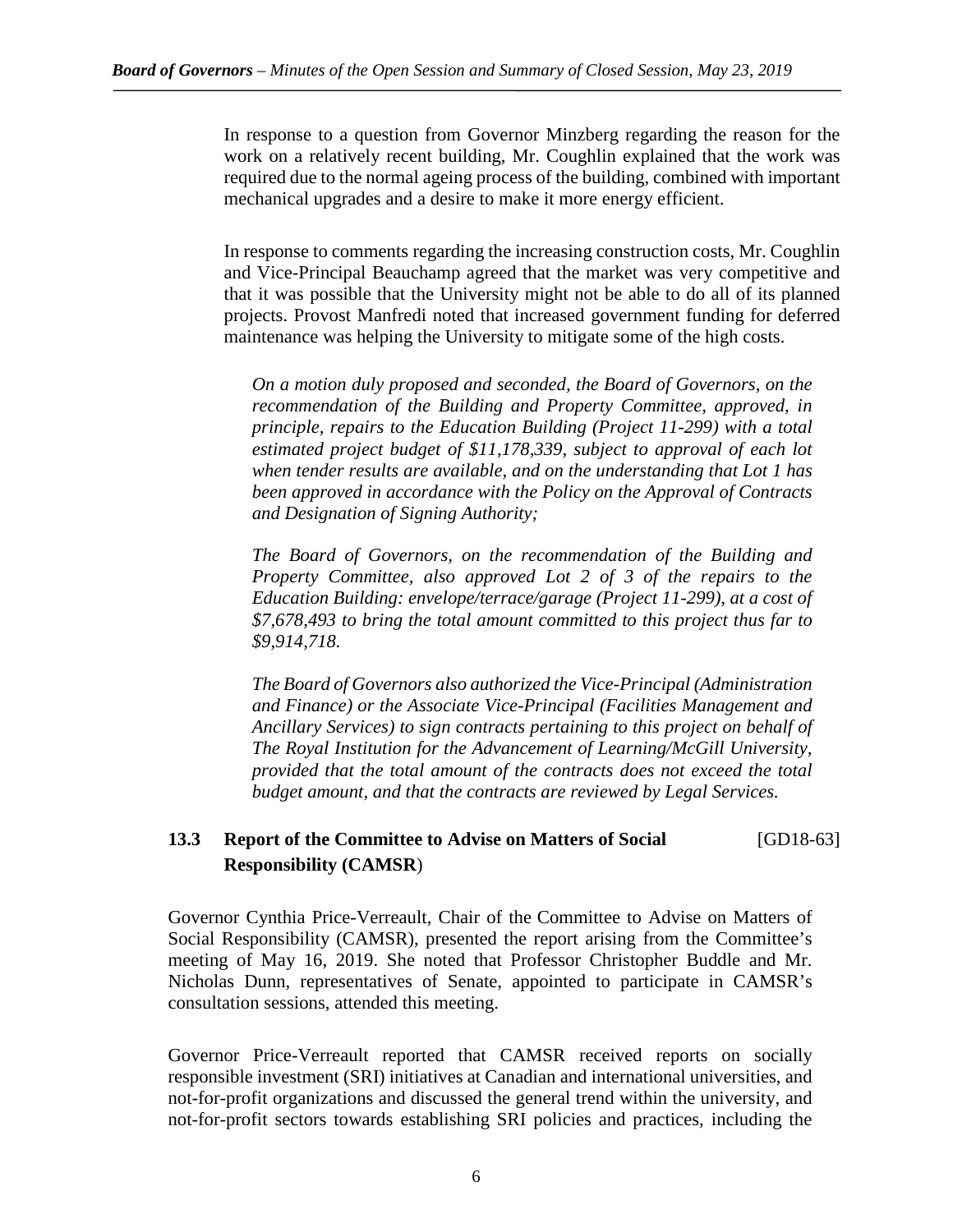creation of sustainable investment funds. She stated that the Committee also reviewed the status of divestment decisions and campaigns at a number of universities.

In response to a question from Governor Lotayef regarding *Université de Quebec à Montreal*'s (UQAM) recent announcement that it was divesting from fossil fuels, Governor Price-Verreault responded that this decision was published after CAMSR's meeting and it would be reflected in the reports presented at future meetings.

# **13.4 Report of the Nominating, Governance and Ethics Committee** [GD18-58]

The Chair called on Governor Lotayef to speak to his request to concerning the nominations to the Committee to Advise on Matters of Social Responsibility (CAMSR). Governor Lotayef questioned why he had not been appointed to serve on CAMSR given that he expressed his interest to serve on this Committee. Governor Minzberg, Chair of the Nominating, Governance and Ethics (NGE) Committee explained that the Committee looked at all the vacancies and considered the skills, experience and expertise required for a given Committee. Taking into account the mandate of the Executive Committee, the Chair explained the practice of recommending to the Board the appointment of more seasoned members of the Board to serve on the Executive Committee. Recognizing Governor Lotayef's tenure on the Board, the Committee's recommendation was that he serve on that Committee.

It was further noted that the NGE Committee considered all appointments to the Board and its Committees from a broad perspective, taking into account the best interest of the Board.

> *On a motion duly proposed and seconded, the Board of Governors, on the recommendation of the Nominating, Governance, and Ethics Committee approved the following:*

> *[With respect to the Committee to Advise on Matters of Social Responsibility (CAMSR)]:*

> • *The appointment Ms. Karen Sciortino as a member of the Committee to Advise on Matters of Social Responsibility for a three-year term commencing July 1, 2019 and ending June 30, 2022.*

### **14. Annual Report of the Committee on Staff Grievances and** [GD18-64] **Disciplinary Procedures**

Professor Daniel Bernard, Chair of the Committee on Staff Grievances and Disciplinary Procedures presented the Committee's 2017-2018 Annual Report. He explained that the Committee was established pursuant to the *Regulations Relating to the Employment of Academic Staff* to hear grievances and hold hearings on disciplinary measures at the request of staff members. He reported that there had been one grievance filed between September  $1<sup>st</sup>$ , 2017 and August  $31<sup>st</sup>$ , 2018, which had been assessed by the Committee. He also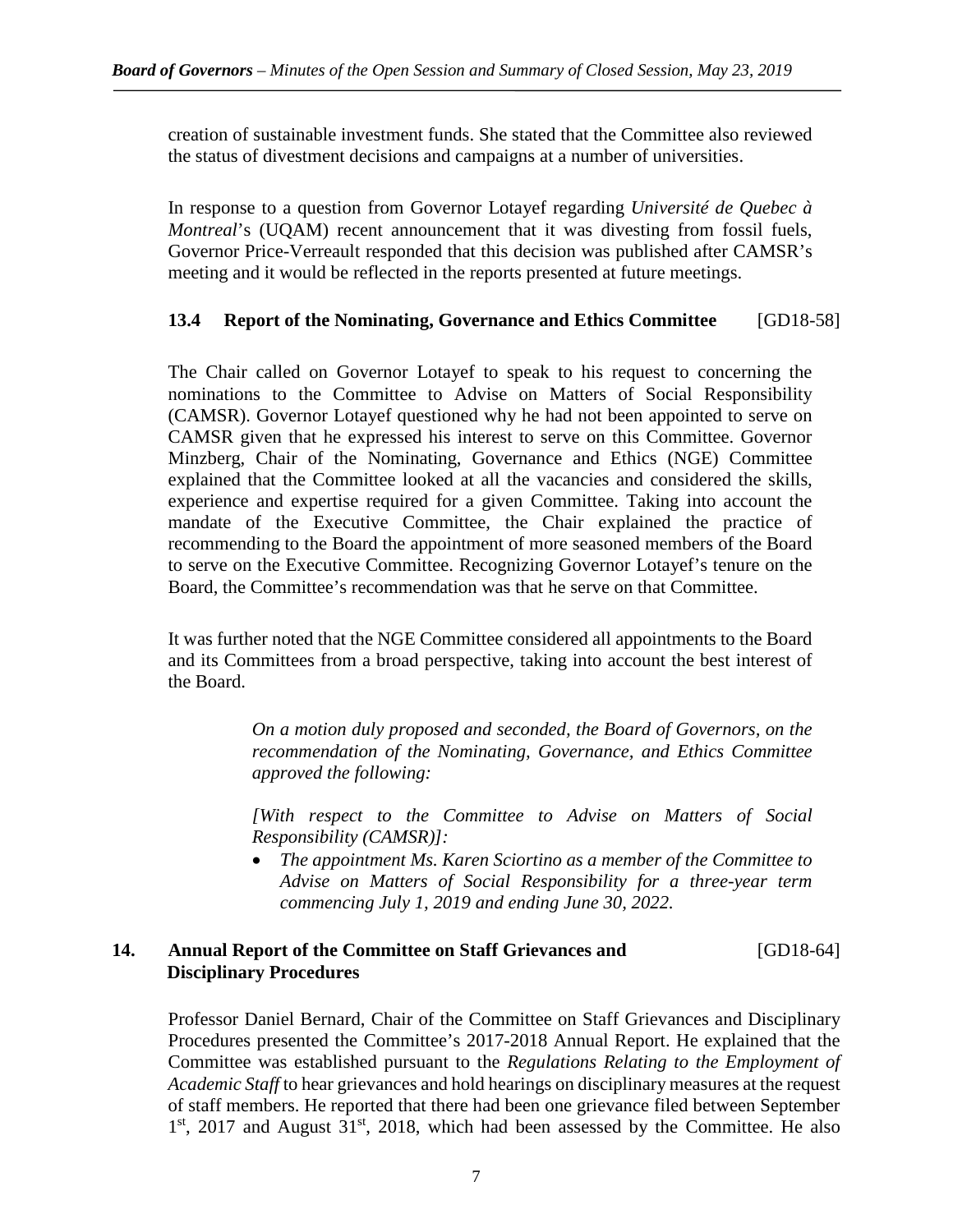indicated that in the last 5 years, there had been 12 cases filed, of which 9 had been heard by the Committee.

Professor Bernard stated that the Committee had submitted some recommendations which would be considered in the context of the next review of the Regulations.

In response to a question about tenure issues, Professor Bernard specified that tenure was not under the Committee's purview. In response to a question about the low number of cases filed, Professor Bernard mentioned that it was possible that many cases were resolved through other University processes.

### **15. Overview of Project Renaissance at the Faculty of Medicine** [GD18-64]

Dr. David Eidelman, Vice-Principal (Health Affairs) and Dean of the Faculty of Medicine presented an overview of Project Renaissance at the Faculty of Medicine. He updated members on how the Faculty of Medicine was considering three final recommendations for major change from the ongoing Project Renaissance strategic planning effort.

Dr. Eidelman reported on the three major recommendations for change, namely: (1) renaming the Faculty; (2) the creation of a School of Medicine; and (3) the creation of a School of Biomedical Sciences. He indicated that a formal proposal with the three recommendations would be presented for approval to the Senate and the Board in the fall of 2019.

Dr. Eidelman emphasized that a new structure was needed to better enable the Faculty to effectively achieve its objectives, noting that the proposed changes were intended to help the Faculty to foster a stronger culture of collaboration, interdisciplinarity and innovation. He explained that the Faculty would be reorganized within six schools: three existing ones (Ingram School of Nursing, School of Physical and Occupational Therapy, School of Communications Sciences and Disorders) and three new ones (School of Population and Global Health, School of Biomedical Sciences, School of Medicine). He also spoke about the renaming of the Faculty, noting that the name change would conclude the process. He mentioned some of the alternative names that had been discussed, namely: the Faculty of Health, the Faculty of Health Sciences and the Faculty of Medicine and Health Sciences.

In response to a question about the Outaouais Campus (the French satellite campus that would be opened in Gatineau, Quebec in 2020), Dr. Eidelman stated that it would admit 24 students annually for a total student body of 96 undergraduates over the course of the fouryear program. Each year 30 medical residents would complete their residency training in the region. In response to another question concerning the role of the McGill University Health Centre (MUHC), Dr. Eidelman explained that, although the MUCH had participated in discussions, it did not have a decision-making power with respect to this project.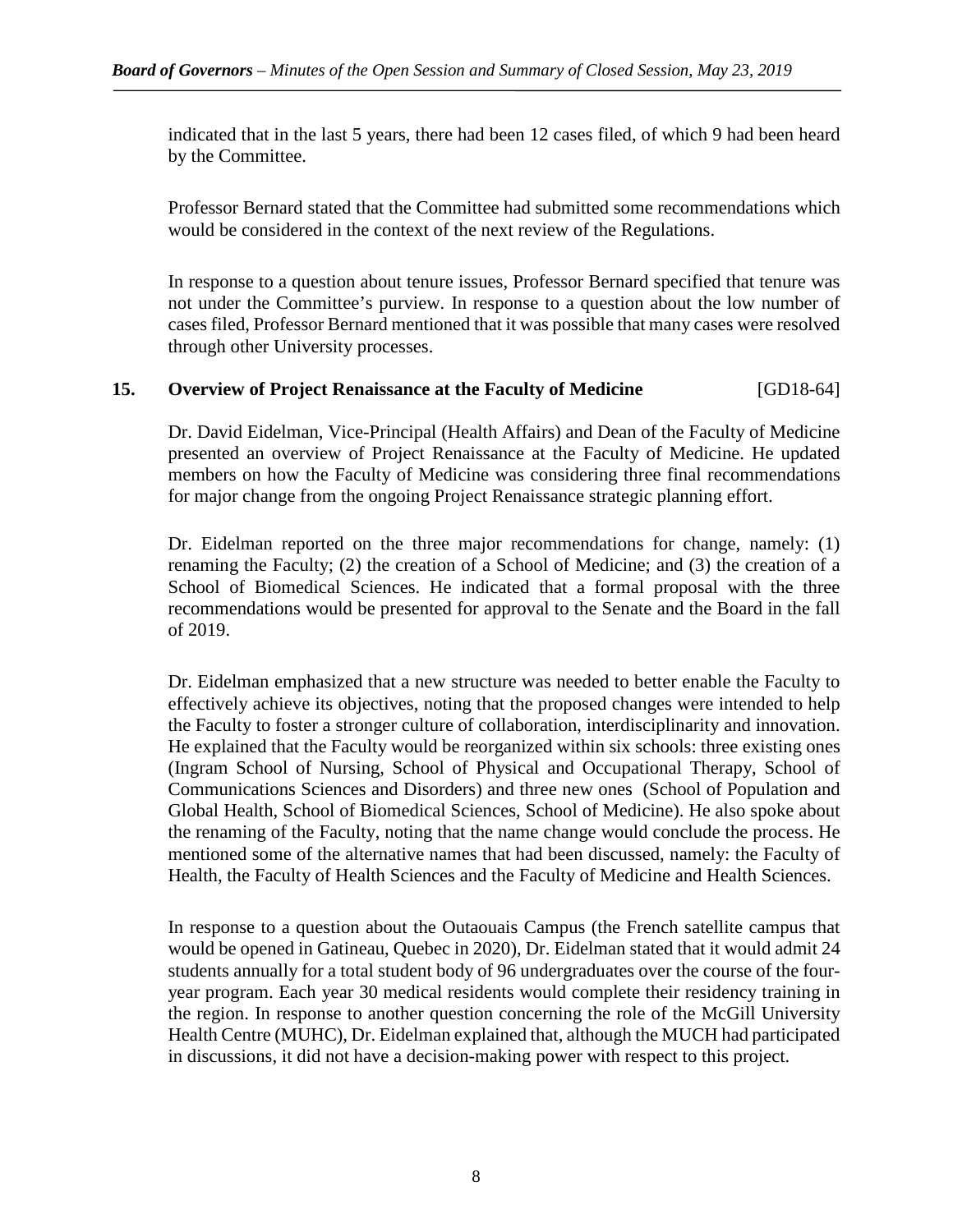In response to a question about the classification of the School of Biomedical Sciences at other universities, Dr. Eidelman said that it differed from one university to the next, noting that it usually was not part of the Faculty of Science. He noted that the Faculty of Science had participated in the consultations and was comfortable with the model being proposed.

# **16. Other Business**

There was none.

The meeting ended at 6:05 p.m.

**END**